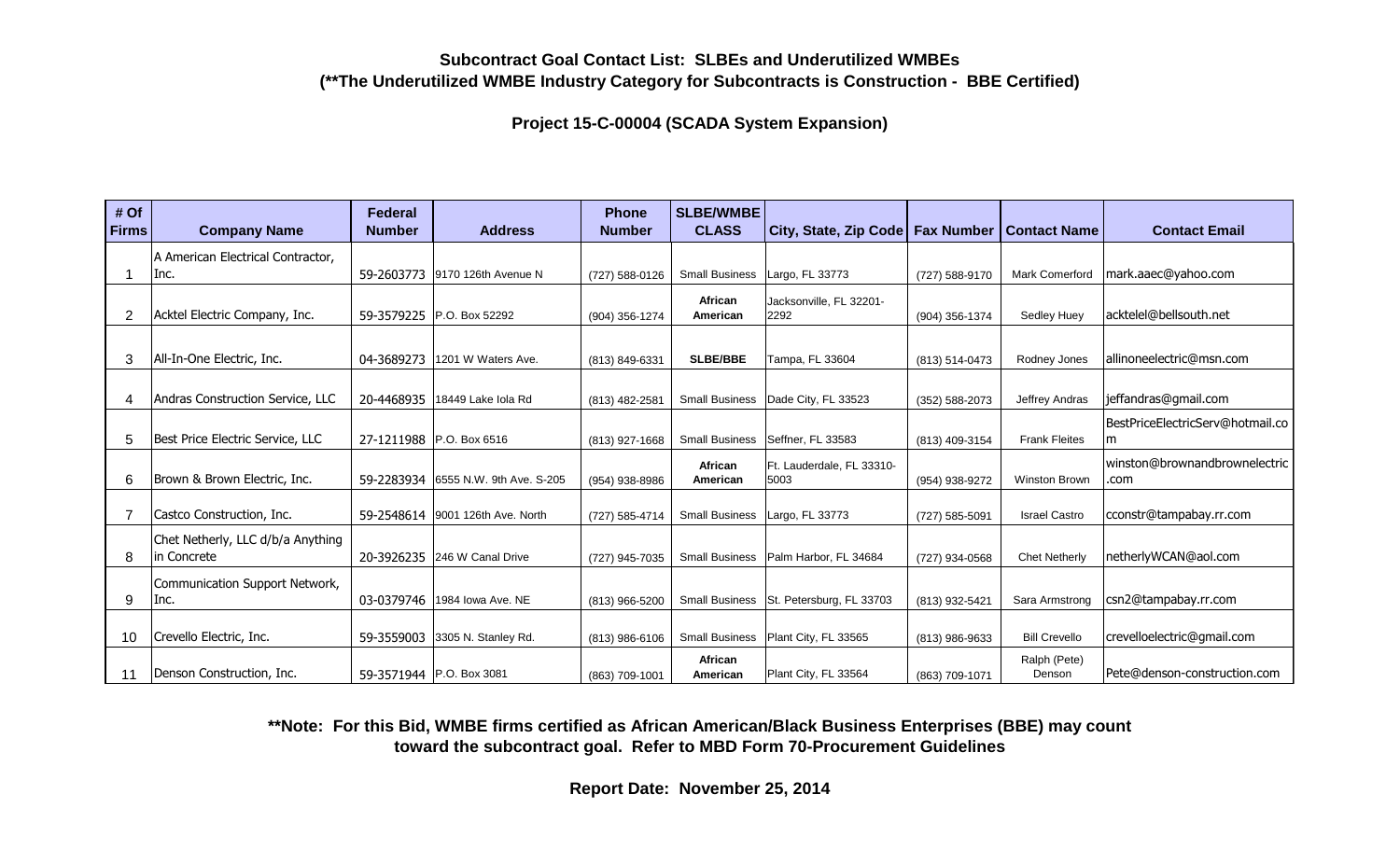**Project 15-C-00004 (SCADA System Expansion)**

| # Of<br><b>Firms</b> | <b>Company Name</b>                 | <b>Federal</b><br><b>Number</b> | <b>Address</b>                       | <b>Phone</b><br><b>Number</b> | <b>SLBE/WMBE</b><br><b>CLASS</b> | City, State, Zip Code   Fax Number |                | <b>Contact Name</b>            | <b>Contact Email</b>          |
|----------------------|-------------------------------------|---------------------------------|--------------------------------------|-------------------------------|----------------------------------|------------------------------------|----------------|--------------------------------|-------------------------------|
|                      |                                     |                                 |                                      |                               |                                  |                                    |                |                                |                               |
|                      |                                     |                                 |                                      |                               | African                          |                                    |                |                                |                               |
| 12                   | ECO-2000, Inc.                      |                                 | 59-3648996 P.O. Box 2275             | (352) 793-9074                | American                         | Bushnell, FL 33513                 | (352) 303-0971 | Charlie Jones                  | waterworks@eco2000inc.com     |
|                      |                                     |                                 | 7046-B West Hillsborough             |                               |                                  |                                    |                |                                |                               |
| 13                   | <b>Electrical Handyman Services</b> | 27-2406369 Ave                  |                                      | (813) 901-8185                | <b>Small Business</b>            | Tampa, FL 33634                    | (813) 884-5060 | Jose Cruz                      | ehs915@aol.com                |
|                      |                                     |                                 |                                      |                               |                                  |                                    |                |                                |                               |
| 14                   | Gaylord / Miller Electric Corp      |                                 | 59-1631953 602 North Oregon Avenue   | (813) 254-4681                | <b>Small Business</b>            | Tampa, FL 33606                    | (813) 254-9473 | James A. Tepper                | iames.gmelectric@verizon.net  |
|                      |                                     |                                 |                                      |                               |                                  |                                    |                |                                |                               |
|                      |                                     |                                 |                                      |                               |                                  |                                    |                |                                |                               |
| 15                   | GeoMasters, Inc.                    |                                 | 59-3590934 3301 DeSoto Blvd. Suite B | (727) 772-1893                | <b>Small Business</b>            | Palm Harbor, FL 34683              | (727) 772-6794 | <b>Darlene Truluck</b>         | geomastersinc@aol.com         |
|                      |                                     |                                 |                                      |                               |                                  |                                    |                |                                |                               |
| 16                   | JDP Electric, Inc.                  |                                 | 59-3511620 6600 N. Florida Avenue    | (813) 234-4004                | <b>Small Business</b>            | Tampa, FL 33604                    | (813) 236-0394 | Jeffrey Priede                 | idpinc@tampabay.rr.com        |
|                      |                                     |                                 | 3433 Lithia Pinecrest Rd.            |                               |                                  |                                    |                |                                |                               |
| 17                   | L & L Site Services, LLC            |                                 | 33-1119449 5610 Hawkgrove PL.        | (813) 643-0700                | <b>Small Business</b>            | Valrico, FL 33596                  | (727) 499-7495 | Chris Langford                 | llsiteservicesllc@verizon.net |
|                      |                                     |                                 |                                      |                               |                                  |                                    |                |                                |                               |
| 18                   | Larsen Civil Construction LLC       | 20-3567884                      | 10456 66th Street                    | (727) 547-8100                | <b>Small Business</b>            | Pinellas Park, FL 33782            | (727) 547-8101 | Benjamin Larsen                | jim@larsencivil.com           |
|                      |                                     |                                 |                                      |                               |                                  |                                    |                |                                |                               |
| 19                   | Manatee Electric, Inc.              |                                 | 59-3454485 845 Thompson Road         | (813) 645-7000                | <b>Small Business</b>            | Lithia, FL FI                      | (813) 654-7568 | John Babuka                    | liohn@reliableelectricusa.com |
|                      |                                     |                                 |                                      |                               |                                  |                                    |                |                                |                               |
|                      |                                     |                                 |                                      |                               |                                  |                                    |                | Armando                        |                               |
| 20                   | Mandy Electric, Inc.                |                                 | 59-2914874 9353 E. Fowler Ave.       | (813) 264-9234                | <b>Small Business</b>            | Thonotosassa, FL 33592             | (813) 333-9701 | Hernandez                      | lhernandez@mandyselectric.com |
|                      | McKenzie Construction & Site        |                                 |                                      |                               |                                  |                                    |                | Oliver Fernandez,              | Dan.fernandez@McKenziesiteDev |
| 21                   | Development, LLC                    |                                 | 26-2725853 P.O. Box 47115            | (813) 438-2615                | <b>SLBE/BBE</b>                  | Tampa, FL 33647                    | (857) 222-4452 | Ш                              | elopment.com                  |
|                      |                                     |                                 |                                      |                               |                                  |                                    |                |                                |                               |
|                      |                                     |                                 |                                      |                               | African                          |                                    |                |                                | dan.fernandez@mckenziecontrac |
| 22                   | McKenzie Contracting LLC            |                                 | 46-3561860 PO Box 47115              | (813) 454-4429                | American                         | Tampa, FL 33647                    | (813) 994-5840 | Oliver Fernandez   tingllc.com |                               |

**\*\*Note: For this Bid, WMBE firms certified as African American/Black Business Enterprises (BBE) may count toward the subcontract goal. Refer to MBD Form 70-Procurement Guidelines**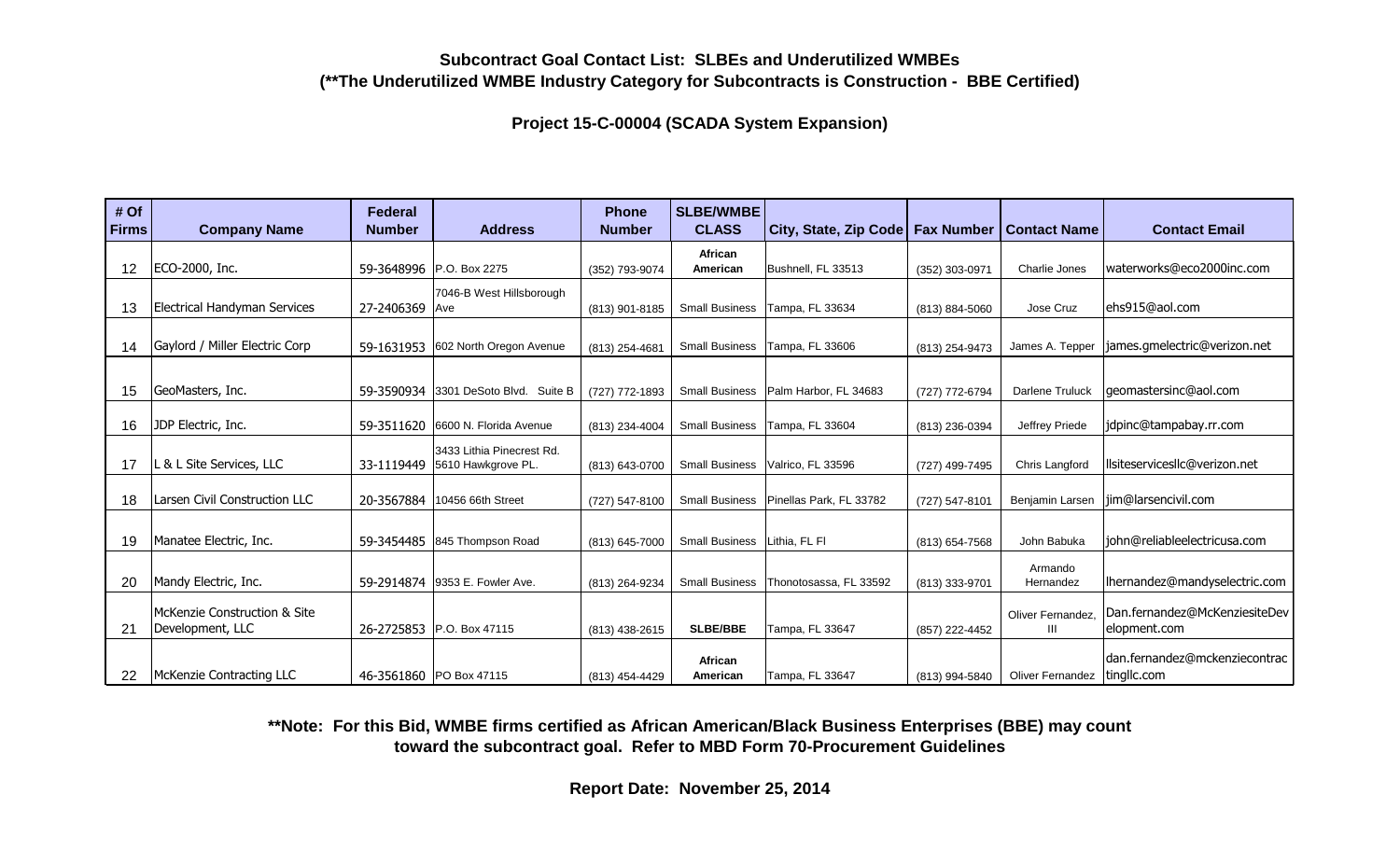**Project 15-C-00004 (SCADA System Expansion)**

| # Of<br><b>Firms</b> | <b>Company Name</b>                | <b>Federal</b><br><b>Number</b> | <b>Address</b>                       | <b>Phone</b><br><b>Number</b> | SLBE/WMBE<br><b>CLASS</b> | City, State, Zip Code   Fax Number      |                | <b>Contact Name</b>    | <b>Contact Email</b>                      |
|----------------------|------------------------------------|---------------------------------|--------------------------------------|-------------------------------|---------------------------|-----------------------------------------|----------------|------------------------|-------------------------------------------|
|                      |                                    |                                 |                                      |                               |                           |                                         |                |                        |                                           |
|                      |                                    |                                 |                                      |                               | African                   |                                         |                |                        |                                           |
| 23                   | MDH Enterprises, Inc.              | 55-0849332 281 E C St.          |                                      | (386) 789-2672                | American                  | Orange City, FL 32763                   | (866) 681-5026 | <b>Matize Hoskins</b>  | matize@my-es.com                          |
|                      |                                    |                                 |                                      |                               |                           |                                         |                |                        |                                           |
| 24                   | Paragon Building Contractors, Inc. | 59-2464751                      | 1201 W. Waters Ave.                  | (813) 935-1600                | African<br>American       | Tampa, FL 33604                         | (813) 932-1108 | Al Davis               | paragonb@tampabay.rr.com                  |
|                      |                                    |                                 |                                      |                               |                           |                                         |                |                        |                                           |
| 25                   | Parking Lot Striping Service       |                                 | 59-1522393 P.O. Box 11005            | (813) 623-1454                | <b>Small Business</b>     | Tampa, FL 33680                         | (813) 664-0140 | Fernando Llop          | lindaplss@aol.com                         |
|                      |                                    |                                 |                                      |                               | African                   |                                         |                |                        |                                           |
| 26                   | Prime Electric, LLC                | 20-1137443                      | 1229 W. Main St                      | (352) 728-5966                | American                  | Leesburg, FL 34748                      | (352) 728-5921 | Wylie Hamilton         | wylie@primeelectricllc.net                |
|                      |                                    |                                 |                                      |                               |                           |                                         |                |                        |                                           |
| 27                   | Quick Construction Solutions, LLC  |                                 | 90-0972890 4501 N. Saint Vincent St. | (813) 377-9997                | <b>Small Business</b>     | Tampa, FL 33614                         | (813) 374-5849 | Jorge Castro           | quickcs@outlook.com                       |
|                      |                                    |                                 |                                      |                               |                           |                                         |                |                        |                                           |
| 28                   | Rejas Iron Works, LLC              |                                 | 26-4701980 104 W. Hanlon St.         | (813) 237-1442                | <b>Small Business</b>     | Tampa, FL 33604                         | (813) 315-6151 | <b>Miquel Martinez</b> | miguel@rejasironworks.com                 |
|                      |                                    |                                 |                                      |                               |                           |                                         |                |                        |                                           |
| 29                   | Rhythms Electric Corporation       |                                 | 27-3150153 433 37th Ave NE           | (727) 460-8779                |                           | Small Business St. Petersburg, FL 33704 |                | <b>Mathew Krchmar</b>  | rhythmselectric@me.com                    |
| 30                   | Secord Contracting Corporation     | 59-3294450                      | Coolidge Ave Tampa, Fl.<br>33622     | (813) 870-0630                | <b>Small Business</b>     | Tampa, FL 33622                         | (813) 293-4973 | <b>Eleanor Secord</b>  | lesecord@verizon.net                      |
|                      |                                    |                                 |                                      |                               |                           |                                         |                |                        |                                           |
| 31                   | <b>SJM Electric Corporation</b>    | 20-4183090 Suite B201           | 333 North Falkenburg Rd,             | (813) 684-7459                | <b>Small Business</b>     | Tampa, FL 33619                         | (813) 654-0420 |                        | Scott Mroczkowski   scott@sjmelectric.com |
|                      |                                    |                                 |                                      |                               |                           |                                         |                |                        |                                           |
| 32                   | Slentz Electric, Inc.              | 59-1996013                      | 1202 Gary Ave                        | (941) 722-9227                | <b>Small Business</b>     | Ellenton, FL 34222                      | (941) 722-3318 | George Perry           | georgeperry2@gmail.com                    |
|                      |                                    |                                 |                                      |                               |                           |                                         |                |                        |                                           |
| 33                   | Sunrise Utility Construction, Inc. |                                 | 59-3034012 P.O. Box 272293           | (813) 949-3749                | <b>Small Business</b>     | Tampa, FL 33688-2293                    | (813) 949-0408 | Lisa Nehrboss          | LMNBOSS@AOL.COM                           |
|                      |                                    |                                 |                                      |                               |                           |                                         |                |                        |                                           |
| 34                   | TAMCO Electric, Inc.               | 59-1396630 P.O. Box 579         |                                      | (813) 986-3472                |                           | Small Business   Tampa, FL 33614        | (813) 986-5979 | <b>Steven Moates</b>   | atrujill@tampabay.rr.com                  |

**\*\*Note: For this Bid, WMBE firms certified as African American/Black Business Enterprises (BBE) may count toward the subcontract goal. Refer to MBD Form 70-Procurement Guidelines**